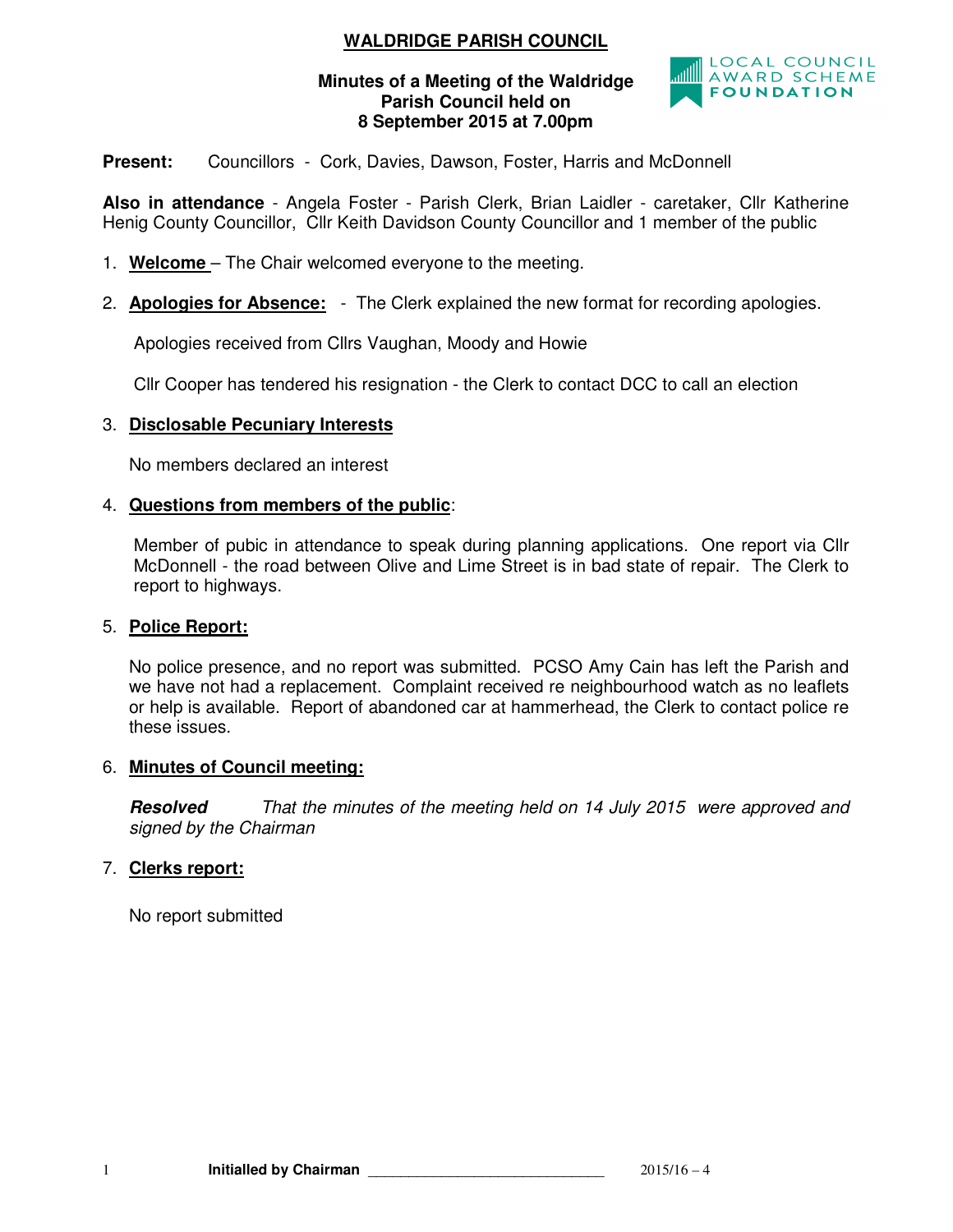# 8. **Parish Matters and on-going items**

# a) **Planning applications received**

# **To consider any planning applications received after the agenda was published.**

| *<br>DM/15/02303/FPA | The Inn On The<br>Green<br><b>Waldridge Road</b><br>Chester-le-Street              | Demolition of Public House and<br>erection of dwelling with detached<br>garage                                                                           |
|----------------------|------------------------------------------------------------------------------------|----------------------------------------------------------------------------------------------------------------------------------------------------------|
| DM/15/02184/FPA      | DH <sub>2</sub> 3RY<br>8 Denwick Close<br>Chester-le-Street<br>DH <sub>2</sub> 3TL | Erection of first floor side extension                                                                                                                   |
| DM/15/02343/FPA      | 19 Long Burn Drive<br>Chester-le-Street<br>DH <sub>2</sub> 2XE                     | Erection of two storey rear extension                                                                                                                    |
| DM/15/02408/FPA      | 3 Poppyfields<br>Chester-le-Street<br>DH <sub>2</sub> 2NA                          | Erection of a fence                                                                                                                                      |
| DM/15/02433/FPA      | 1 Poppyfields<br><b>Chester-le-Street</b><br>DH <sub>2</sub> 2NA                   | Replacement of existing windows,<br>external doors, soffits, bargeboards,<br>fascias, and replace two single garage<br>doors with one double garage door |

Mr Bowery attended to discuss the application for the Inn on the Green. He explained why the building needs to be demolished and re built.

**Resolved:** *To recommend approval of all applications received*

*7.40pm Cllr McDonnell was excused from the meeting* 

- b) **To consider any planning applications received after the agenda was published.** 
	- No applications received
- c) **County Councillors report** Cllr Henig submitted her report covering:

**Road Safety** - Speed limit scheme / Street lighting / School 20mph zones

**Local Environment** - Flytipping CCTV / Dog bin relocation / Fell interpretation project / Waldridge Wood Management Plan Consultation

**Parking** - Further spaces could be found, Cllr Henig to do preliminary searches and report back.

# **Resolved** *- Report noted*

- d) **Attendance of Sara Fortune** She discussed improvements planned and ways of working together to improve the Fell. The council are very happy to be involved.
- e) **Notice board** Further information received from planning was discussed

**Resolved:** It was agreed to purchase a cheaper version of notice board and place on Millennium Green as no planning permission is needed. The Clerk to purchase up to £300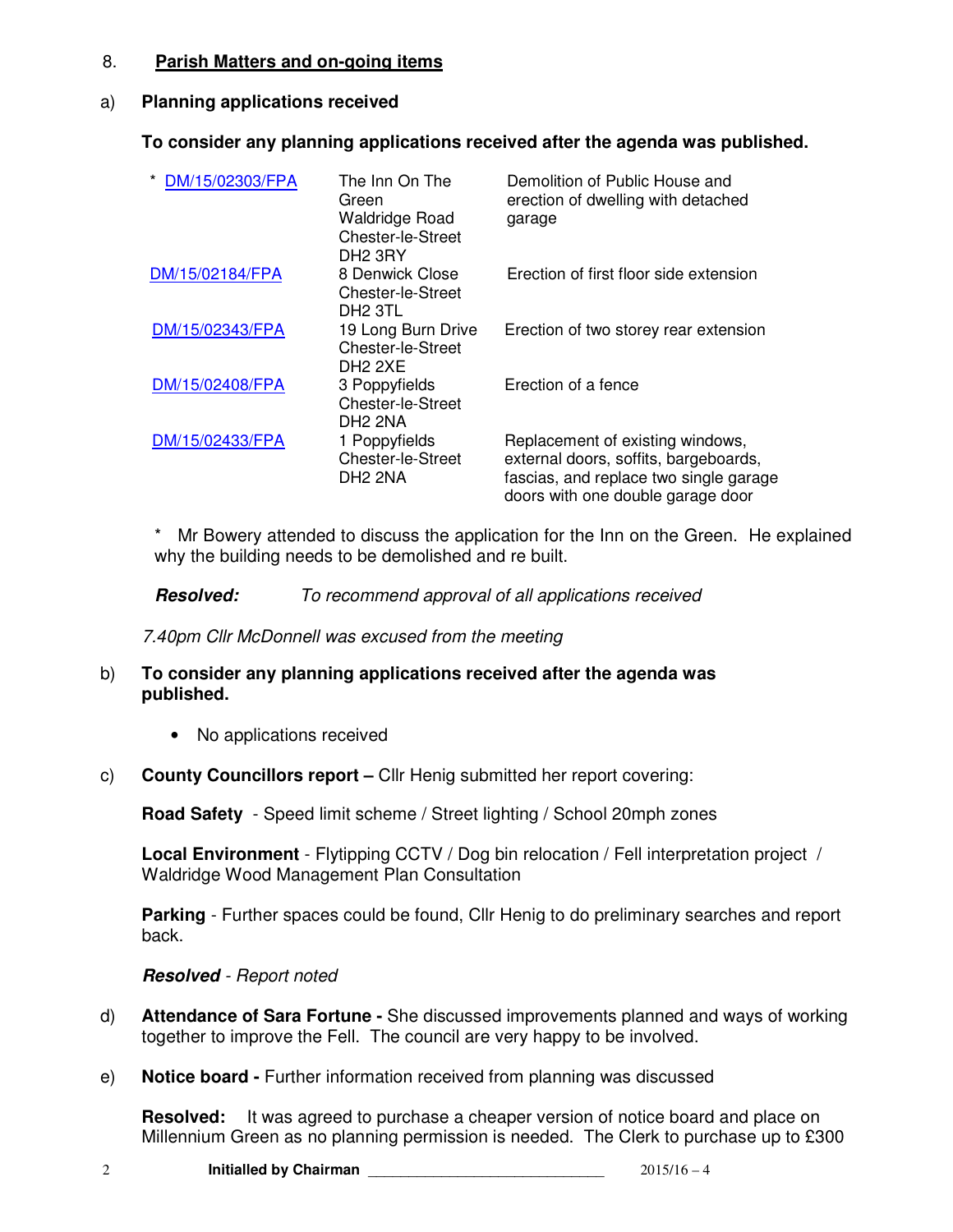f) **Fitness equipment / Millennium Green / goal posts monthly inspections –** The equipment has been inspected. Nothing to report

**Resolved:** *Report noted.* 

- g) **Clippings distribution list**  Cllr Vaughan's area to be covered for Autumn Clippings then re assessed for next edition.
- h) **Display energy certificate new regulations are in place for buildings over 25 square metres, the rooms fall into this**

**Resolved:** *The Clerk to contact local companies to get 3 quotes for providing the certificate, or if under £300 to arrange work to be carried out.* 

i) **Hoop on Millennium Green -** After a survey which was carried out at the fun day, the overall opinion was to install a fun hoop, the cost received for his was £1,128

**Resolved:** *The Clerk to arrange further quotes for next meeting, to check if planning permission is required* 

j) **Charity tombola -** the money raised at the fun day was £131.

**Resolved:** *It was agreed to think about which charity before next meeting* 

k) **Trees on Millennium Green** - A resident has complained about the height of the trees at the rear or their property.

**Resolved:** *It was agreed to speak with DCC to see if they can give advice first*

l) **Talk from Kevin Glassey -** a talk to discuss his recent walk

**Resolved***: It was agreed to get dates from Kevin* 

m) **Halloween** - The arrangements for the evening were discussed

**Resolved:** *The Clerk to arrange refreshments and prizes*

- n) **Timetable of events** CDALC forthcoming events (if any)
	- Standards training 18 November the Clerk to attend along with Cllrs Dawson, Foster, Cork and Davies

# o) **Correspondence received**

- Nothing received
- p) **Correspondence received after agenda published** (to note only)
	- Nothing received
- q) **Waldridge in Bloom working group update** 
	- Cllr Cork gave an update, no requests made. He announced the garden winners, the Clerk to send letters